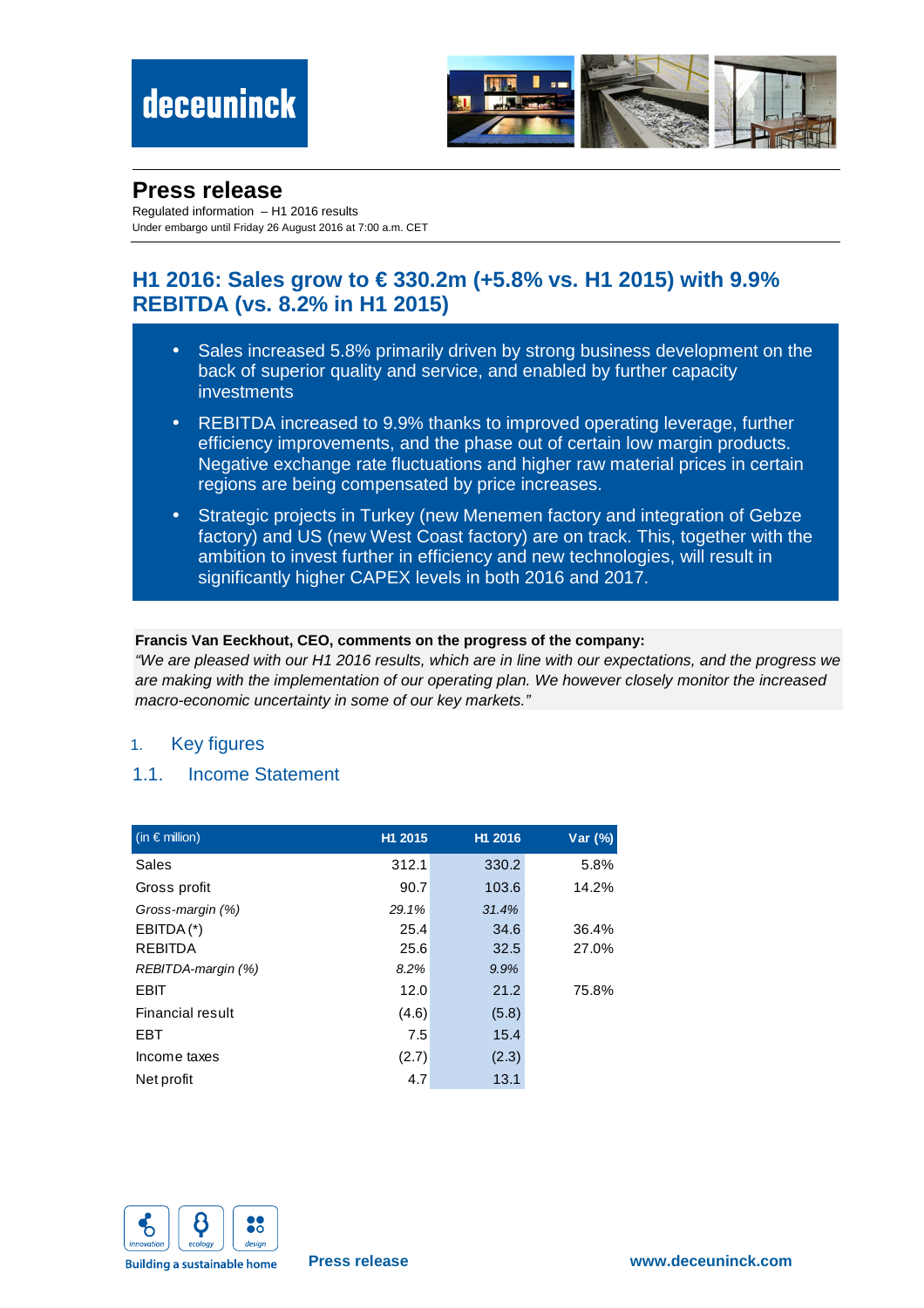### 1.2. Balance Sheet

| $($ in € million at June 30) | 2015  | 2016  |        |
|------------------------------|-------|-------|--------|
| Total assets                 | 532.3 | 596.1 | 12.0%  |
| Equity                       | 264.3 | 279.0 | 5.6%   |
| Net debt                     | 92.1  | 109.1 | 18.4%  |
| Capital expenditure          | 12.5  | 32.6  | 160.3% |
| Working capital              | 151.7 | 161.1 | 6.2%   |

### 2. Management Statement

### 2.1. Sales

| % of sales                         | <b>Total 1H</b> | Western<br><b>Europe</b> | <b>Central &amp;</b><br><b>Eastern</b><br><b>Europe</b> | <b>Turkey &amp;</b><br><b>Emerging</b><br><b>Markets</b> | <b>North</b><br><b>America</b> |
|------------------------------------|-----------------|--------------------------|---------------------------------------------------------|----------------------------------------------------------|--------------------------------|
| Sales (in $\epsilon$ million) 2015 | 312.1           | 88.2                     | 78.5                                                    | 93.3                                                     | 52.1                           |
| Volume                             | 5.3%            | 1.9%                     | $(2.4\%)$                                               | 11.3%                                                    | 11.8%                          |
| Exchange rate                      | $(5.6\%)$       | $(1.0\%)$                | $(3.5\%)$                                               | $(14.9\%)$                                               | 0.0%                           |
| Other (price & mix)                | 6.2%            | 6.6%                     | 3.3%                                                    | 14.2%                                                    | $(4.6\%)$                      |
| Total                              | 5.8%            | 7.4%                     | $(2.6\%)$                                               | 10.5%                                                    | 7.2%                           |
| Sales (in $\epsilon$ million) 2016 | 330.2           | 94.7                     | 76.4                                                    | 103.2                                                    | 55.9                           |

H1 2016 sales in **Western Europe** increased 7.4% to € 94.7 million (H1 2016: € 88.2 million). This was driven by new product launches and competitive wins as well as a one-off project income, and supported by an on average modest market growth. Higher raw material prices are being compensated by price increases and low margin products are being phased out.

In **Central & Eastern Europe** H1 2016 sales expressed in euro decreased by 2.6% to € 76.4 million (H1 2015: € 78.5 million), as the positive effect of new business development and the launch of new products has been offset by the decision to phase out a low margin product range, the further contraction of the Russian market and the depreciation of the ruble.

The region **Turkey & Emerging Markets** predominantly serves the domestic market in Turkey, which represents ± 90% of total sales of the region. H1 2016 sales expressed in euro increased by 10.5% to € 103.2 million (H1 2015: € 93.3 million), driven by exceptionally strong business development despite the contraction of the Turkish market. Price increases have been implemented to offset the depreciation of the Turkish Lira and the resulting increase of USD denominated raw material costs. At constant exchange rates sales grew 25.3%.

Sales of **Deceuninck North America** expressed in euro increased year-on-year by 7.2% to € 55.9 million (H1 2015: € 52.1 million), thanks to strong business development on the back of superior quality and service, and supported by an estimated 4%-6% market growth, which is partially offset by the divestment of the decking business in January 2016. FX (Foreign Exchange) impact is negligible.

### 2.2. Operating results

**Gross-margin** increased to 31.4% (H1 2015: 29.1%). Gross margin improved as a result of improved operating leverage and the phase out of selected low margin products. Negative exchange rate fluctuations and higher raw material prices in certain regions are being compensated by price increases.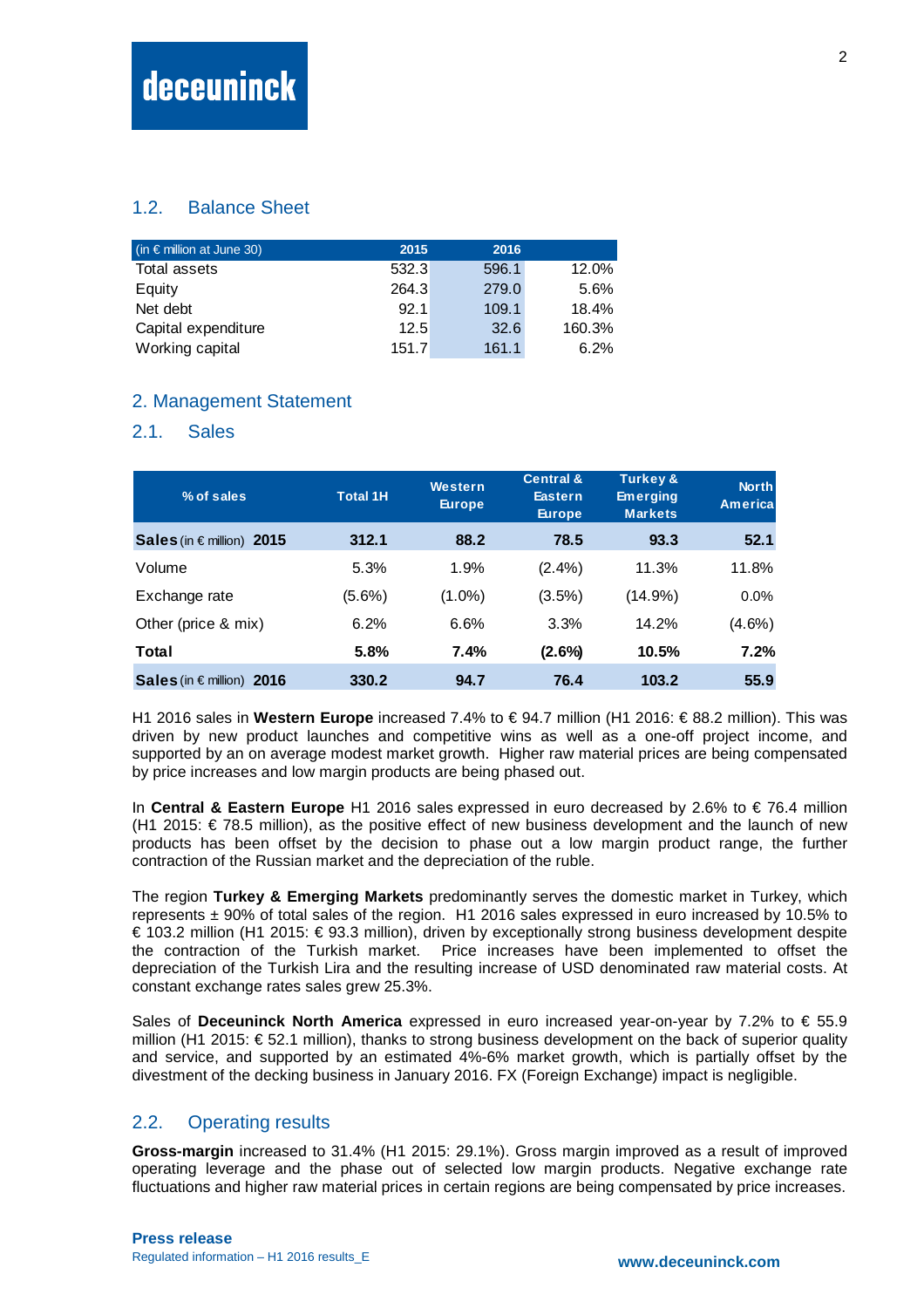# deceuninck

REBITDA<sup>\*</sup> increased to € 32.5 million or 9.9% of sales (H1 2015: € 25.6 million or 8.2% of sales) as a result of the improved gross margin and operating leverage. This, combined with a one time  $\epsilon$  3.0m capital gain related to the divestment of the US decking business, resulted in an **EBITDA** increase to € 34.6 million (H1 2015: € 25.4 million)

**Operating result (EBIT)** was € 21.2 million (H1 2015: € 12.0 million). Depreciation charges amount to € 13.5 million against € 13.3 million in H1 2015.

**Financial result** was € (5.8) million (H1 2015: € (4.6) million). Interest expenses were € 1 million higher mainly due to higher net debt.

**Income tax expense** amounted to € 2.3 million (H1 2015: € 2.7 million). Tax expenses were lower year-onyear as higher profitability has been offset by a more favourable country mix and tax incentives related to the new factory in Menemen (TR).

The **net profit** in H1 2016 was € 13.1 million versus € 4.7 million in H1 2015.

### 2.3. Balance sheet

**Trade working capital** at 30 June 2016 amounted to 24.3% of LTM (Last Twelve Months) sales as compared to 22.2% on 2015 sales at 31 December 2015, due to seasonal fluctuations and the advance payment of certain investments. Total factoring amounted to € 34.8 million at 30 June 2016.

**Capital expenditures** in H1 2016 amounted to € 32.6 million compared to € 12.5 million in H1 2015 which reflects the impact of the large strategic investments in Turkey and the United States.

The **net financial debt** at 30 June 2016 amounted to € 109.1 million against € 92.1 million at 31 December 2015. This increase is explained by the fact that the increased profitability as well as the € 6m proceeds of the US decking divestment have been offset by higher working capital and the ongoing strategic investments.

### 2.4. Outlook

Assuming no material macro-economic disturbance in our key regions, growth is expected to continue throughout 2016 on the back of innovative product launches and superior quality and service.

\*(R)EBITDA has been redefined. EBITDA is EBIT excluding depreciation/ impairments of fixed assets as well as amortisation/impairment of goodwill and effect of negative goodwill. REBITDA is defined as EBITDA excluding non-recurring costs/benefits,eg restructuring costs.

#### **Financial calendar 2016**

21 October 2016 3Q 2016 trading update

End of press release

### **About Deceuninck**

Founded in 1937, Deceuninck is a top 3 independent manufacturer of PVC and composite profiles for windows and doors, outdoor living, roofline & cladding and interior applications.

Headquartered in Hooglede-Gits (BE), Deceuninck is organised in 4 geographical segments: Western Europe, Central & Eastern Europe, North America and Turkey & Emerging Markets.

Deceuninck operates 14 vertically integrated manufacturing facilities, which together with 22 warehousing and distribution facilities guarantee the necessary service and response time to Customers. Deceuninck strongly focuses on innovation, ecology, design.

Contact Deceuninck: Ludo Debever • T +32 51 239 248 • M +32 473 552 335 • ludo.debever@deceuninck.com

| <b>Sales 2015</b>        | People | <b>Customers</b> | Countries | Logistic centres |
|--------------------------|--------|------------------|-----------|------------------|
| $\epsilon$ 644.5 million | 3,600  | >4,000 klanten   | 91        | 22               |
|                          |        |                  |           |                  |

**Press release**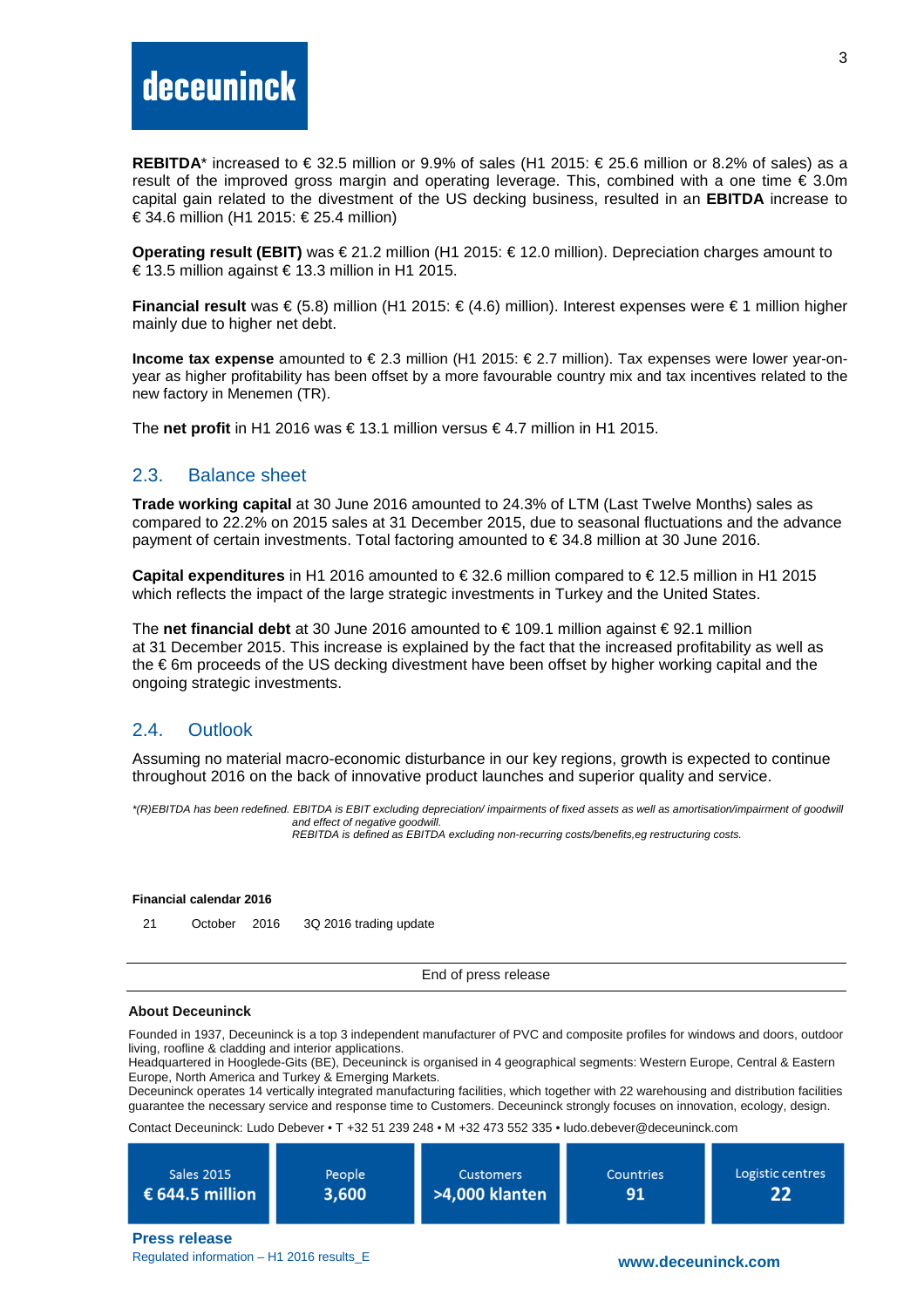## Annexe 1: consolidated income statement

| For the six month period ended 30 June     | 2015             | 2016             |
|--------------------------------------------|------------------|------------------|
| (in $\epsilon$ thousand)                   | <b>Unaudited</b> | <b>Unaudited</b> |
| <b>Sales</b>                               | 312,114          | 330,187          |
| Cost of goods sold                         | (221, 426)       | (226, 590)       |
| <b>Gross profit</b>                        | 90,688           | 103,597          |
| Marketing, sales and distribution expenses | (54, 732)        | (55, 449)        |
| Research and development expenses          | (4, 131)         | (4,356)          |
| Administrative and general expenses        | (21, 358)        | (22, 844)        |
| Other net operating result                 | 1,581            | 227              |
| <b>Operating profit (EBIT)</b>             | 12,048           | 21,176           |
| Financial charges                          | (16,218)         | (11,380)         |
| Financial income                           | 11,647           | 5,588            |
| <b>Profit before taxes (EBT)</b>           | 7,478            | 15,383           |
| Income taxes                               | (2,745)          | (2,256)          |
| Net profit                                 | 4,732            | 13,127           |

| The net profit is attributable to: |       |        |
|------------------------------------|-------|--------|
| Shareholders of the parent company | 4.748 | 13.036 |
| Non-controlling interests          | (16)  | 90     |

| Earnings per share distributable to the<br>shareholders of the parent company (in $\epsilon$ ): |      |      |
|-------------------------------------------------------------------------------------------------|------|------|
| Normal earnings per share                                                                       | 0.04 | 0.10 |
| Diluted earnings per share                                                                      | 0.03 | 0.09 |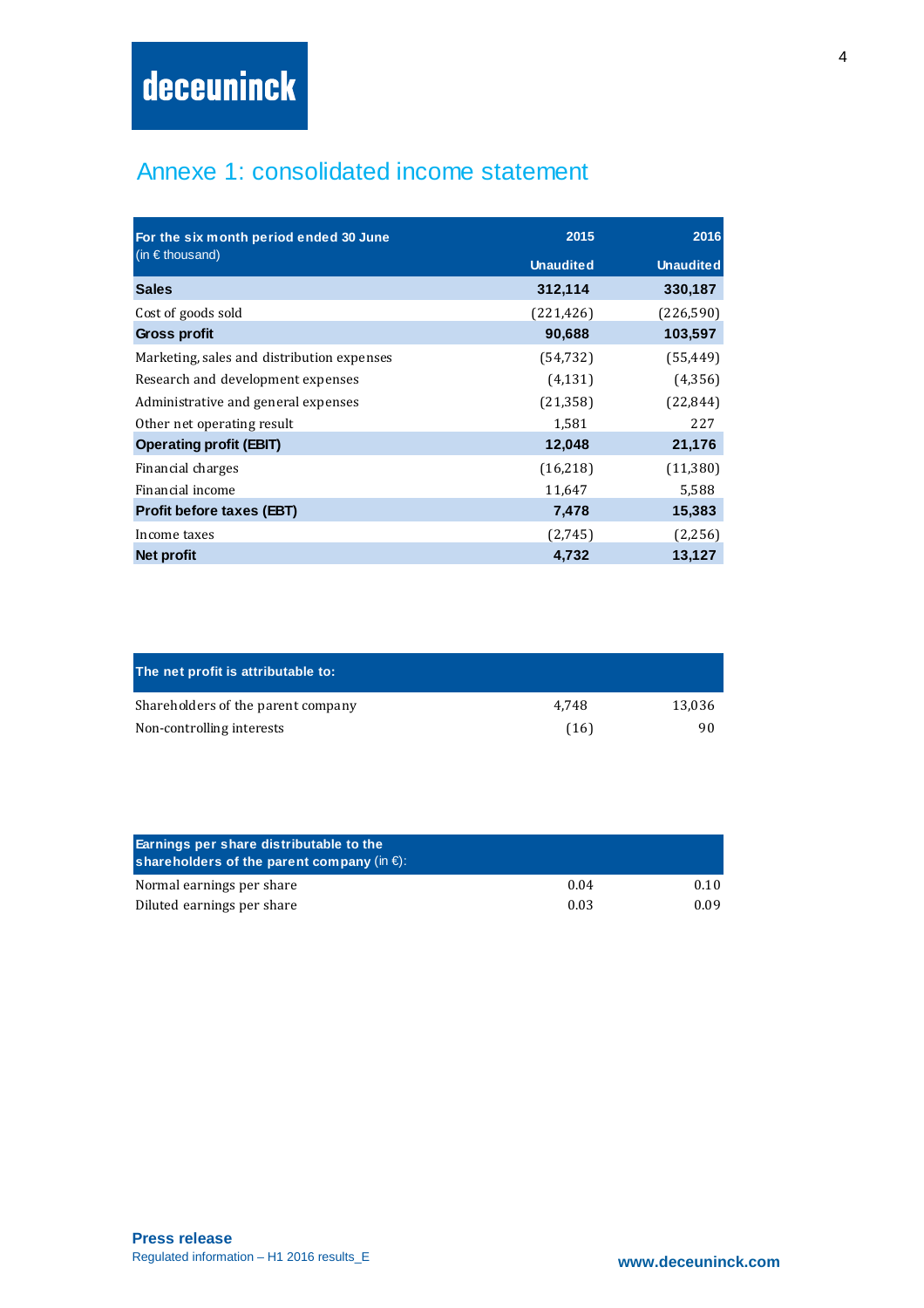# Annexe 2: consolidated statement of financial position

| (in $\epsilon$ thousand)                         | 31 December 2015 | 30 June 2016     |
|--------------------------------------------------|------------------|------------------|
|                                                  | <b>Audited</b>   | <b>Unaudited</b> |
| <b>Assets</b>                                    |                  |                  |
| Intangible fixed assets                          | 5,392            | 5,071            |
| Goodwill                                         | 10,741           | 10,739           |
| Tangible fixed assets                            | 218,802          | 234,786          |
| <b>Financial fixed assets</b>                    | 65               | 65               |
| Deferred tax assets                              | 18,962           | 18,128           |
| Long-term receivables                            | 1,105            | 1,219            |
| <b>Non-current assets</b>                        | 255,066          | 270,009          |
| Inventories                                      | 95,454           | 109,700          |
| Trade receivables                                | 121,484          | 137,585          |
| Other receivables                                | 16,424           | 19,705           |
| Cash and cash equivalents                        | 70,720           | 56,192           |
| Fixed assets held for sale                       | 3,473            | 2,864            |
| <b>Current assets</b>                            | 307,553          | 326,046          |
| <b>Total assets</b>                              | 562,620          | 596,055          |
| <b>Equity and liabilities</b>                    |                  |                  |
| Issued capital                                   | 53,257           | 53,314           |
| Share premiums                                   | 86,777           | 86,884           |
| Consolidated reserves                            | 180,969          | 190,911          |
| Cash flow hedge reserve                          | (91)             | (91)             |
| Actuarial gains / losses                         | (2,634)          | (4,002)          |
| Treasury shares                                  | (261)            | (261)            |
| Currency translation adjustments                 | (52, 765)        | (51,808)         |
| <b>Equity excluding non-controlling interest</b> | 265,253          | 274,949          |
| Non-controlling interest                         | 3,999            | 4,030            |
| <b>Equity including non-controlling interest</b> | 269,252          | 278,979          |
| Interest-bearing loans                           | 143,486          | 141,479          |
| Long-term provisions                             | 25,119           | 25,950           |
| Deferred tax liabilities                         | 4,529            | 3,693            |
| <b>Non-current liabilities</b>                   | 173,134          | 171,122          |
| Interest-bearing loans                           | 19,324           | 23,764           |
| Trade payables                                   | 74,070           | 86,186           |
| <b>Tax liabilities</b>                           | 6,933            | 9,806            |
| Employee related liabilities                     | 12,434           | 15,159           |
| Short-term provisions                            | 1,127            | 787              |
| <b>Other liabilities</b>                         | 6,345            | 10,252           |
| <b>Current liabilities</b>                       | 120,233          | 145,955          |
| <b>Total equity and liabilities</b>              | 562,620          | 596,055          |
|                                                  |                  |                  |

| <b>Total net debt</b> | 92,091 | 109,052 |
|-----------------------|--------|---------|
|                       |        |         |